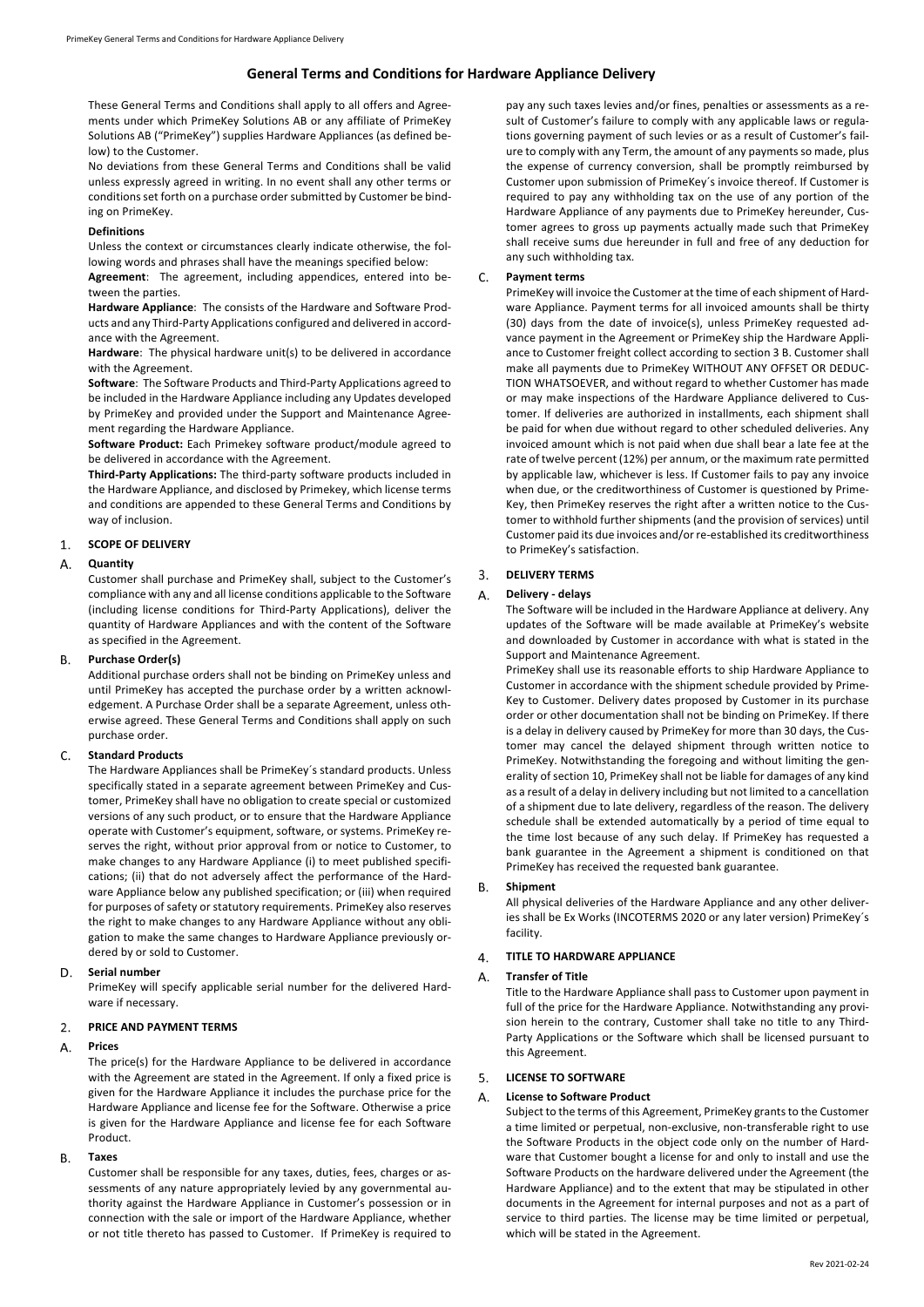#### **B. Third-Party Applications**

For Third-Party Applications forming a part of the Software, the license terms governing the Third-Party Application shall take precedence. Some Third-Party Applications and/or libraries may be subject to LGPLv2.

# **Time Limited License termination (Subscription)**

If the license is time limited or on a subscription basis, the license will be valid for as long as the price is paid. Customer agrees that Customer shall not use the Software Product after the applicable subscription period. Customer shall provide one (1) months written notice to PrimeKey if the Customer wants to terminate this Agreement. PrimeKey is entitled to disable the Software Product, either via a time-lock mechanism or other kinds of disabling code, remotely in the event of non-payment of applicable fees. PrimeKey may require the Customer to reactivate the Software Product upon payment of applicable fees. No part of any paid license fee is refundable in the event of termination

# **INTELLECTUAL PROPERTY RIGHTS**  6.

## **Rights** Α.

All rights, title, ownership and interest in and to Software Products and derivative works thereof, but not limited to, all intellectual property rights therein, are and shall remain the property of PrimeKey and/or its suppliers unless explicitly stated herein.

# **Restrictions**

Customer agrees that Customer shall not: (a) modify, reverse engineer or decompile, disassemble or otherwise translate the Software or alter or make derivative works thereof, unless permitted according to mandatory law; (b) remove or alter any of PrimeKey´s proprietary notices or legends, including any PrimeKey trademark contained in or on the Hardware Appliance or the documentation, or any of PrimeKey´s or its suppliers' trademarks, trade names, logos, patent or copyright notices, or other notices or markings, or add any other notices or markings to the Hardware Appliance (or their packaging or documentation) without the specific prior written consent of PrimeKey; (c) make any copies of the Software or the documentation except for back up purposes; (d) sublicense, assign or otherwise transfer its rights under this section 6.

## **LIMITED WARRANTIES – HARDWARE**   $7<sub>1</sub>$

#### A. **Express Warranty for the Hardware**

Subject to the provisions of this section 7 and section 10, PrimeKey expressly warrants that, for a period of twelve (12) months (the "Warranty Period"), all components of the Hardware shall be free from faulty workmanship and defective materials under normal use and service. The Warranty Period shall commence on the date the Hardware Appliance is shipped from PrimeKey´s facility (as evidenced by PrimeKey´s packing slip or other receipt. The warranty stated by PrimeKey in this section 7 A is the only express warranty provided by PrimeKey. This express warranty may be modified only by express written agreement between the parties, and may not be modified or amended by any course of dealing between the parties, or custom and practice in the industry. Customer's remedies and PrimeKey´s aggregate liability with respect to the warranty provided by PrimeKey in this section 7 A are set forth in and limited by this section 7 and section 10. PrimeKey´s warranty does not apply to consumable items (e.g. batteries)

# Warranty Remedy

If a Hardware fails under normal use and service during the Warranty Period due to a defect in materials or faulty workmanship ("defect"), PrimeKey´s sole obligation and Customer's sole remedy shall be to repair or replace the Hardware, at PrimeKey´s option. Following repair or replacement, the Warranty Period shall expire at the end of the original period. Hardware and components that are replaced by PrimeKey shall remain PrimeKey´s property.

## R. **Warranty Conditions**

PrimeKey´s express warranty is strictly for the benefit of Customer and does not extend to any third party. PrimeKey´s express warranty is contingent upon Customer's payment of the purchase invoice and proper use of the Hardware Appliance, in accordance with any instructions or manuals provided by or available from PrimeKey. PrimeKey shall have no obligation under this express warranty unless Customer promptly reports the claim. PrimeKey´s obligations under this warranty are subject to PrimeKey´s examination of the Hardware and PrimeKey´s determination to its reasonable satisfaction that the claimed defect or fault actually exists and is not excluded from PrimeKey´s warranty under this section 7. If PrimeKey determines that the Hardware is not defective or faulty within the terms of the express warranty, Customer shall pay for all costs of handling, transportation and repairs at PrimeKey´s then prevailing repair rates.

#### $C_{\cdot}$ **Warranty Exclusions**

PrimeKey´s express warranty shall not apply if the defect or fault is caused by any of the following after delivery by PrimeKey: accident, unusual physical, electrical or electromagnetic stress, neglect, misuse, failure of electric power or environmental controls, rough handling during transportation, Customer's failure to maintain the Hardware in accordance with PrimeKey´s specifications, abuses to the Hardware other than ordinary use, modifications by Customer, alterations or repairs by a party other than PrimeKey (unless specifically authorized by PrimeKey in writing). This express warranty will be rendered void if PrimeKey´s serial numbers, warranty data or quality assurance decals on the Hardware are removed or altered.

# **LIMITED WARRANTIES – SOFTWARE - "AS IS"**  8.

- A. PrimeKey and the Customer shall enter into a Support and Maintenance Agreement. The rectification and liability for any defects in the Software shall be solely regulated and governed by the Support and Maintenance Agreement. Customer may not in any case make any claims against PrimeKey for any defects or problems with the Software under the Agreement. Notwithstanding this, if there is a major defect in the Software that is reported in writing within 30 days from the delivery of the Software and the defect has not been rectified according to the Support and Maintenance Agreement within 60 days from the report, the Customer may, in writing, set a reasonable final deadline for rectification. If the major defect has not been rectified when the deadline has expired and it is of substantial significance for the Customer's use of the concerned Software and PrimeKey knew or should have known of this, the Customer shall be entitled after the expiry of the deadline to notify PrimeKey in writing of the cancellation of the Agreement for the applicable Software. If the Customer cancels the Agreement for the concerned Software the Customer shall be entitled to refund of the paid price for that Software, which shall be the exclusive remedy for the major defect and with no right to damages for Customer.
- $\mathsf{R}$ Unless explicitly apparent in the Agreement or the product documentation PrimeKey makes no warranty regarding the Software, expressed or implied, including but not limited to any implied warranties of merchantability and fitness for particular purpose, other than that the Software will operate in combination with the software and hardware in the Hardware Appliance. TO THE MAXIMUM EXTENT PERMITTED BY APPLICABLE LAW IN NO CASE WILL PRIMEKEY BE OBLIGED TO COMPENSATE THE CUS-TOMER FOR DAMAGE, BE IT DIRECT OR INDIRECT, CAUSED BY MALFUNC-TIONS OF THE SOFTWARE OR THE CUSTOMER´S USE OF IT, NOR IS PRIMEKEY RESPONSIBLE FOR DAMAGE WHICH MAY OCCUR AS A CONSE-QUENCE OF THE CUSTOMER'S USE OF THE SOFTWARE SUCH AS LOSS OF DATA, SALES, PRODUCTION OR PROFITS OR ANY DAMAGE TO A THIRD PARTY. THE EXPRESS WARRANTIES OF PRIMEKEY STATED IN SECTION 8(A) ARE IN PLACE OF ALL OTHER WARRANTIES, EXPRESS OR IMPLIED, INCLUDING WITHOUT LIMITATION THE IMPLIED WARRANTIES OF MER-CHANTABILITY, FITNESS FOR A PARTICULAR PURPOSE AND NON-IN-FRINGEMENT OF THIRD PARTY RIGHTS. THE EXPRESS OBLIGATION OF PRIMEKEY STATED IN SECTION 8(B) REPLACES ANY OTHER LIABILITY OR OBLIGATION OF PRIMEKEY ARISING OUT OF OR IN CONNECTION WITH THE DELIVERY, USE OR PERFORMANCE OF THE SOFTWARE. PRIMEKEY DOES NOT INSURE THE SECURITY PROVIDED BY THE SOFTWARE, NOR DOES IT WARRANT AGAINST IMPROVEMENTS IN THE TECHNICAL ARTS THAT MAY RENDER THE SOFTWARE INEFFECTIVE OR OBSOLETE.

## $9<sub>1</sub>$ **INFRINGEMENT**

- **A**. PrimeKey undertake to defend, at its own expense, the Customer against any claim, suit or proceeding brought against any of them based on the allegation that the use of any Software within EU or United States furnished by PrimeKey under the Agreement constitutes an infringement of any intellectual property rights or applications thereof or an unauthorized use of know-how, trade secrets or other proprietary rights. Prime-Key shall furthermore indemnify the Customer against any costs or damages that the Customer may become liable to pay as a result of a judgment or settlement. The obligation of PrimeKey only applies if the Customer has notified PrimeKey without undue delay in writing of such claim, suit or proceeding and PrimeKey given authority, information, and assistance to settle the claim or control the defense of any suit or proceeding.
- **B**. In the event that the Software or any part thereof is in such suit held to constitute an infringement and/or its further use is enjoined, PrimeKey shall promptly, at its own expense and at its option, and to the extent it is commercial reasonable either: (a) replace the infringing Software with non-infringing software programs and documentation of equivalent